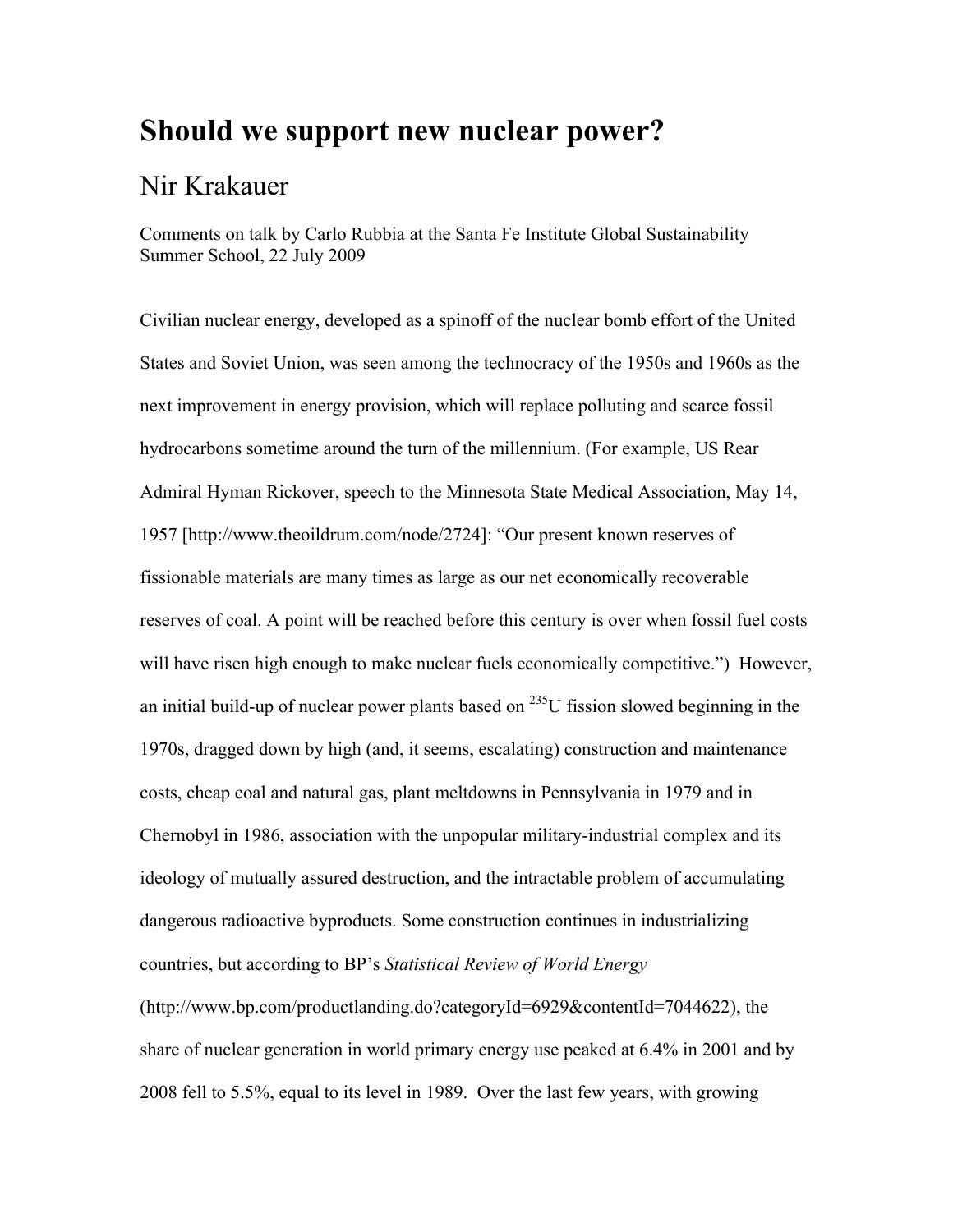realization that fossil fuels, especially oil, are increasingly scarce and a greater sense of urgency to curtail fossil fuel burning to stop climate catastrophe, there have been numerous calls, and substantial government subsidies, to build more nuclear power plants as, at least, the lesser evil compared with coal. (Ecologist James Lovelock in the *Independent*, 24 May 2004 [http://www.ecolo.org/media/articles/articles.in.english/loveindep-24-05-04.htm]: "We have no time to experiment with visionary energy sources; civilisation is in imminent danger and has to use nuclear – the one safe, available energy source – now or suffer the pain soon to be inflicted by our outraged planet.") Regardless, the massive unit capital cost of new plants and the current investment crunch has kept this enthusiasm from having noticeable impact on the ground, and it is unlikely that nuclear power will grow much at least for the next decade.

#### **Ideas for new forms of nuclear generation**

Uranium is found in the earth's crust at a typical concentration of around one part per million. It cannot be economically extracted at this concentration, and is mined from a few deposits where its concentration is much higher; these seem to be only enough for less than a century at current rates of use. Only 0.7% of a sample of mined uranium is the fissionable  $^{235}$ U, and separating this isotope from the dominant  $^{238}$ U has been a major technical challenge first encountered in seeking to make nuclear bombs. However, bombarding  $^{238}$ U with neutrons can transmute it to fissionable  $^{239}$ Pu, which would allow on the order of a hundredfold more energy to be obtained from a given amount of uranium than in current reactor designs. Since plutonium is extremely toxic and is a common material for nuclear bombs, support by governments for this "breeding" process has been distinctly mixed. Several experimental reactors have been built over the last five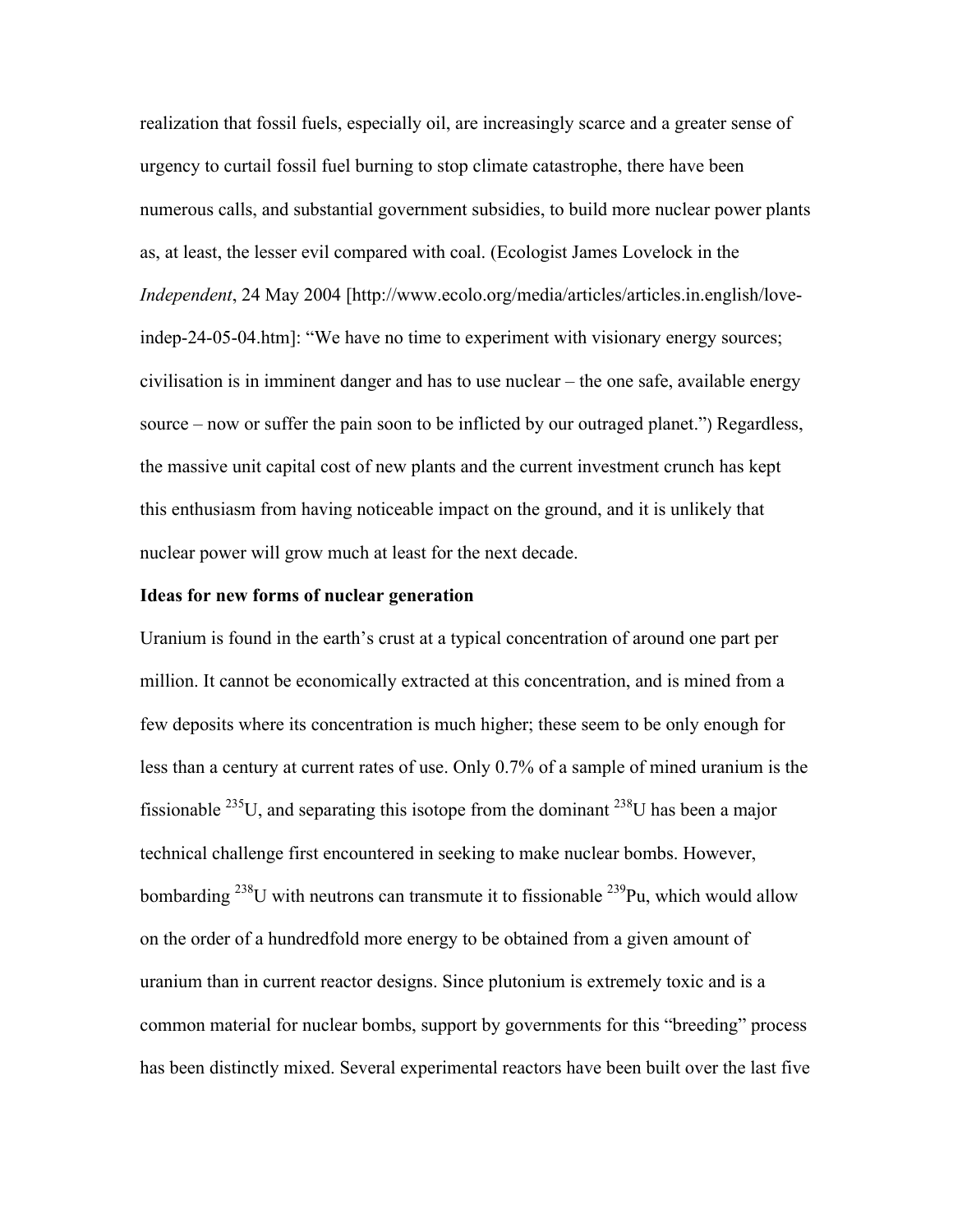decades, but with no immediate prospect of commercial application. Similarly,  $^{232}$ Th, which is somewhat more abundant and cheaper than uranium, can be bombarded by neutrons to make fissionable  $^{233}$ U. Experimental reactors using thorium have been built, with the most intensive development effort currently in India, which has large thorium deposits. Again, there is no immediate prospect of commercialization.

## **The Rubbiatron**

After winning the Nobel prize in Physics in 1984 for his team's detection of the W and Z bosons at CERN, Italian physicist Carlo Rubbia devoted much of his time to researching and advocating for new energy technologies. In the early 1990s, he and colleagues at CERN developed the concept of a thorium reactor where fusion would be driven by neutrons generated by spallation of high-energy protons from an accelerator (cyclotron) beam. The proton beam would use  $\sim$ 5% of the electricity produced by the reactor. Rubbia referred to the design as the energy amplifier; it is also known as an accelerator-driven system, and in Europe, familiarly, as a Rubbiatron. Such a reactor would also be able to use  $^{238}$ U. It is argued that one advantage of using  $^{232}$ Th is that diversion of fissile material to make nuclear bombs would be more hazardous for the bombmaker because the fissionable  $^{233}$ U would be contaminated by  $^{232}$ U, whose decay chain produces penetrating gamma rays. (Admittedly, someone who is intent on killing many people is unlikely to be swayed by mundane concerns of self-preservation, and it is possible to envision reaction conditions where less  $^{232}U$  is produced relative to  $^{233}U$ .) Since the fission rate is controlled by the proton beam, meltdown should be easier to avert. Such a plant would theoretically generate only lighter radioactive isotopes with short lifetimes whose radioactive activity would drop to that of coal ash after 500 years, compared to hundreds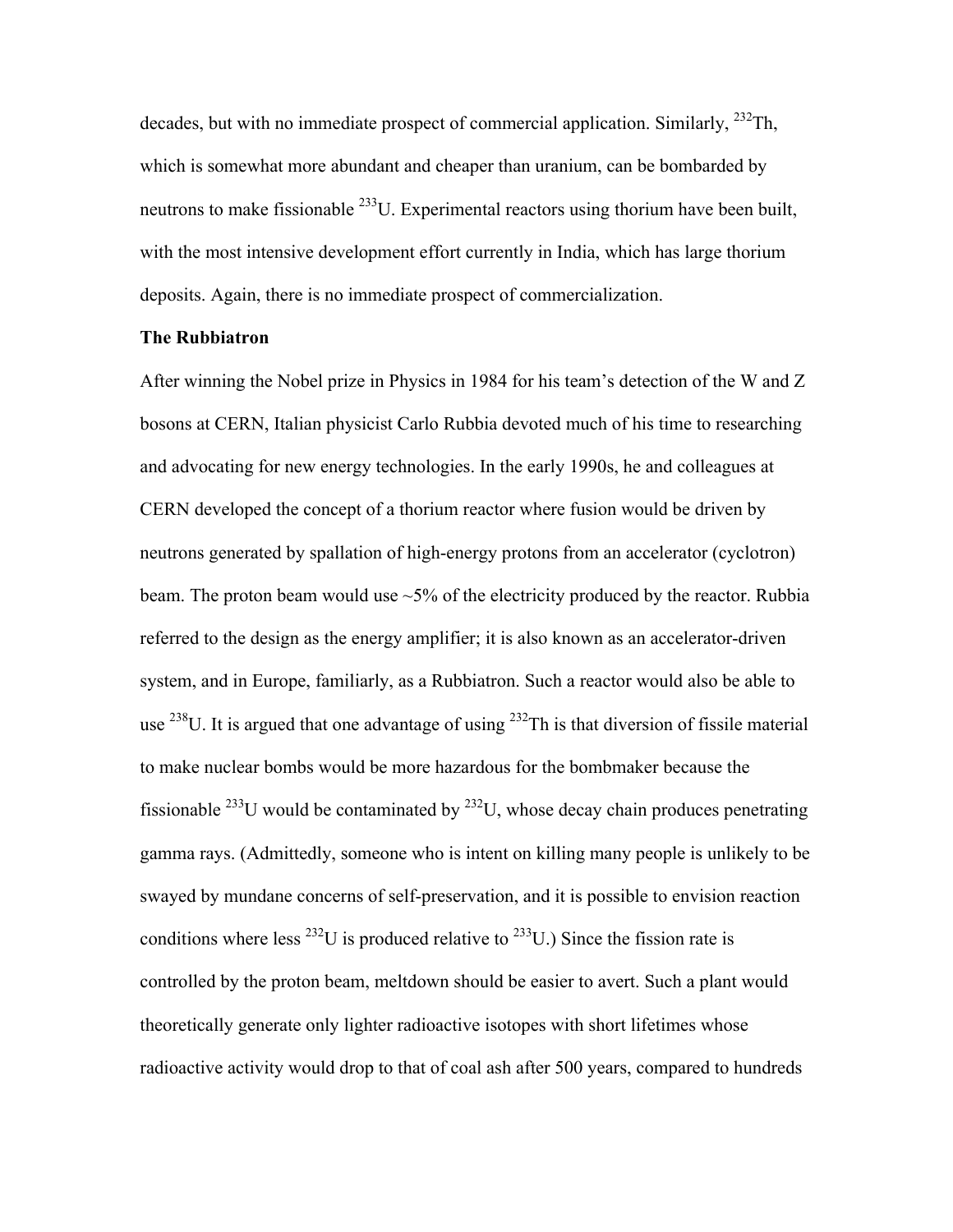of thousands of years for current nuclear waste. In fact, it could fission <sup>239</sup>Pu and other heavy elements in current nuclear waste and thus make it less dangerous. It was suggested that such a plant could produce electricity for some 2 cents per kWh, much less than fossil-fueled power stations (R. Fernández, P. Mandrillon, C. Rubbia and J.A. Rubio (1996), "A preliminary estimate of the economic impact of the energy amplifier", CERN report LHC-96-001, http://doc.cern.ch/archive/electronic/cern/preprints/lhc/lhc-96-  $001$  pdf). Given the much higher fission efficiency as compared to using only <sup>235</sup>U, thorium and uranium deposits could supply near-current world energy use for  $\sim$ 1000 years. More recently, Rubbia has devoted most of his energy to promoting concentrating solar power, which is beginning to be built on a large scale particularly in Spain, but continues to argue that accelerator-driven fission would be useful for less sunny places, like Hamburg.

## **Concerns and practicalities**

Christoph Pistner provides a summary of possible problems with the 'energy amplifier' idea ("Emerging Nuclear Technologies: The Example of Carlo Rubbia's Energy Amplifier" (1999), International Network of Engineers and Scientists Against Proliferation Bulletin, 17:25,

http://www.inesap.org/sites/default/files/inesap\_old/bulletin17/bul17art25.htm). Potential hazards associated with the design include failure of reactor vessel due to heating and neutron flux – the liquid lead on its inside, used as coolant and to absorb the proton beam and release neutrons, will prevent it from being inspected closely during operation – and meltdown from surges in the proton beam. Also, the envisioned accelerator beam intensity is larger than any yet developed. Another unproven element is the fuel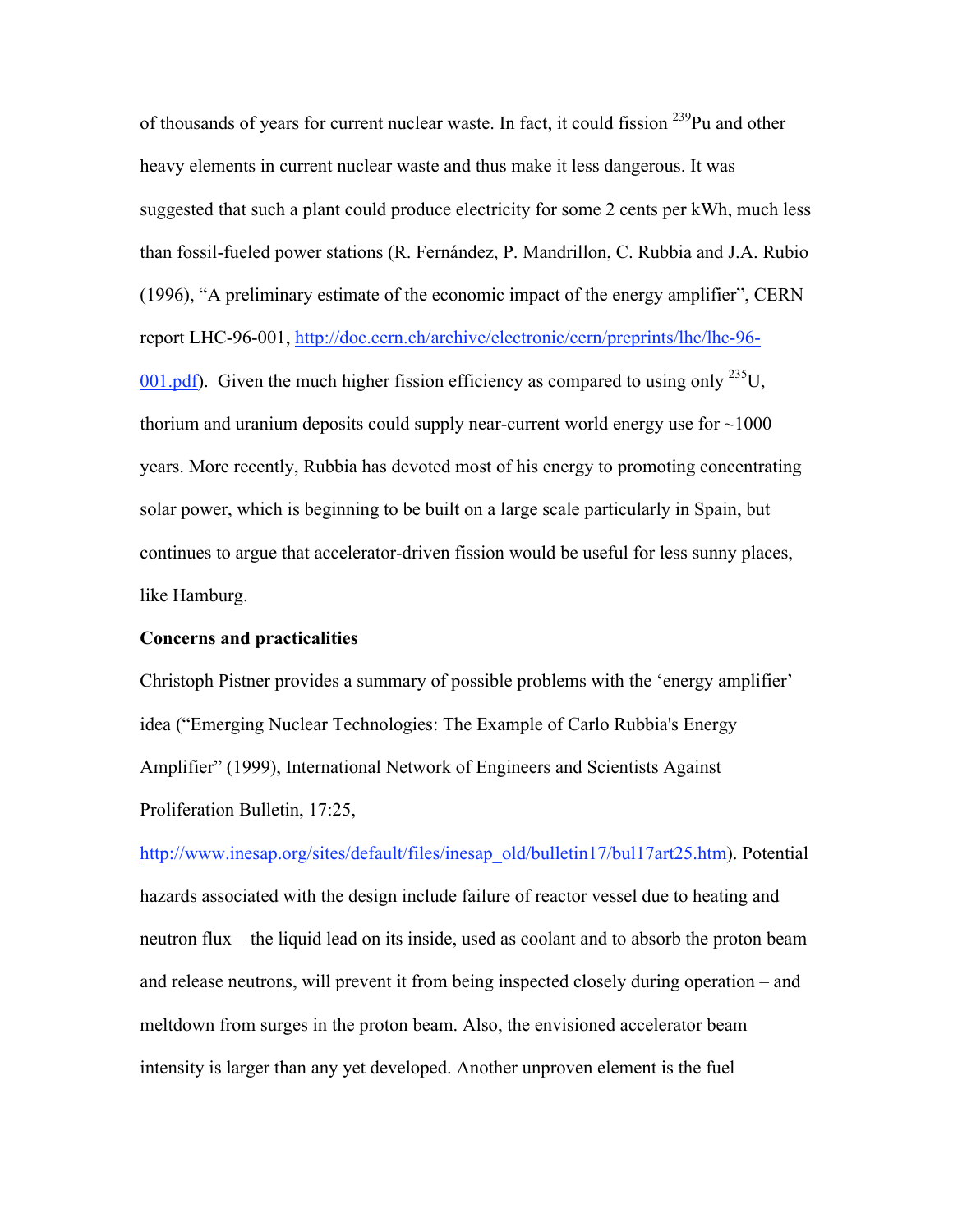reprocessing that is needed every few years; this will require working with built-up extremely hazardous 232U.

While research and development into various components of the system continue, no fullscale reactor with this design has been constructed, and none is currently planned. (For a review, see José Rubens Maiorino, Adimir dos Santos, Sérgio Anéfalos Pereira (2003), "The utilization of accelerators in subcritical systems for energy generation and nuclear waste transmutation – the world status and a proposal of a national R&D program", *Brazilian Journal of Physics* 33(2),

http://www.scielo.br/scielo.php?script=sci\_arttext&pid=S0103-97332003000200018.)

 Rubbia's native Italy phased out nuclear power after a referendum on the issue in 1987, although in 2009 the government announced plans to build new nuclear plants in the 2010s. In 1997, Rubbia formed a company, the Energy Amplifier Laboratory (Laboratorio del Amplificador de Energía, Sociedad Anónima [LAESA]), to build a prototype plant in Spain; this effort failed to raise enough money and encountered technical difficulties and opposition from local environmental groups (Daniel Montero and Javier Ortega, "Fracasa el proyecto de energía atómica limpia de Rubbia", *El Mundo*, 27 September 2001, http://www2.elmundolibro.com/2001/09/27/sociedad/1052922.html). More recently the Norwegian state energy company Statkraft has said it is investigating an accelerator thorium reactor design (Liz Williams, "Green nuclear power coming to Norway", *Cosmos*, 24 May 2007, http://www.cosmosmagazine.com/news/1341/greennuclear-power-coming-norway). (Norway also has large thorium deposits.) However, a report commissioned from the Research Council of Norway concluded in 2009 that "The development of an Accelerator Driven System (ADS) using thorium is not within the